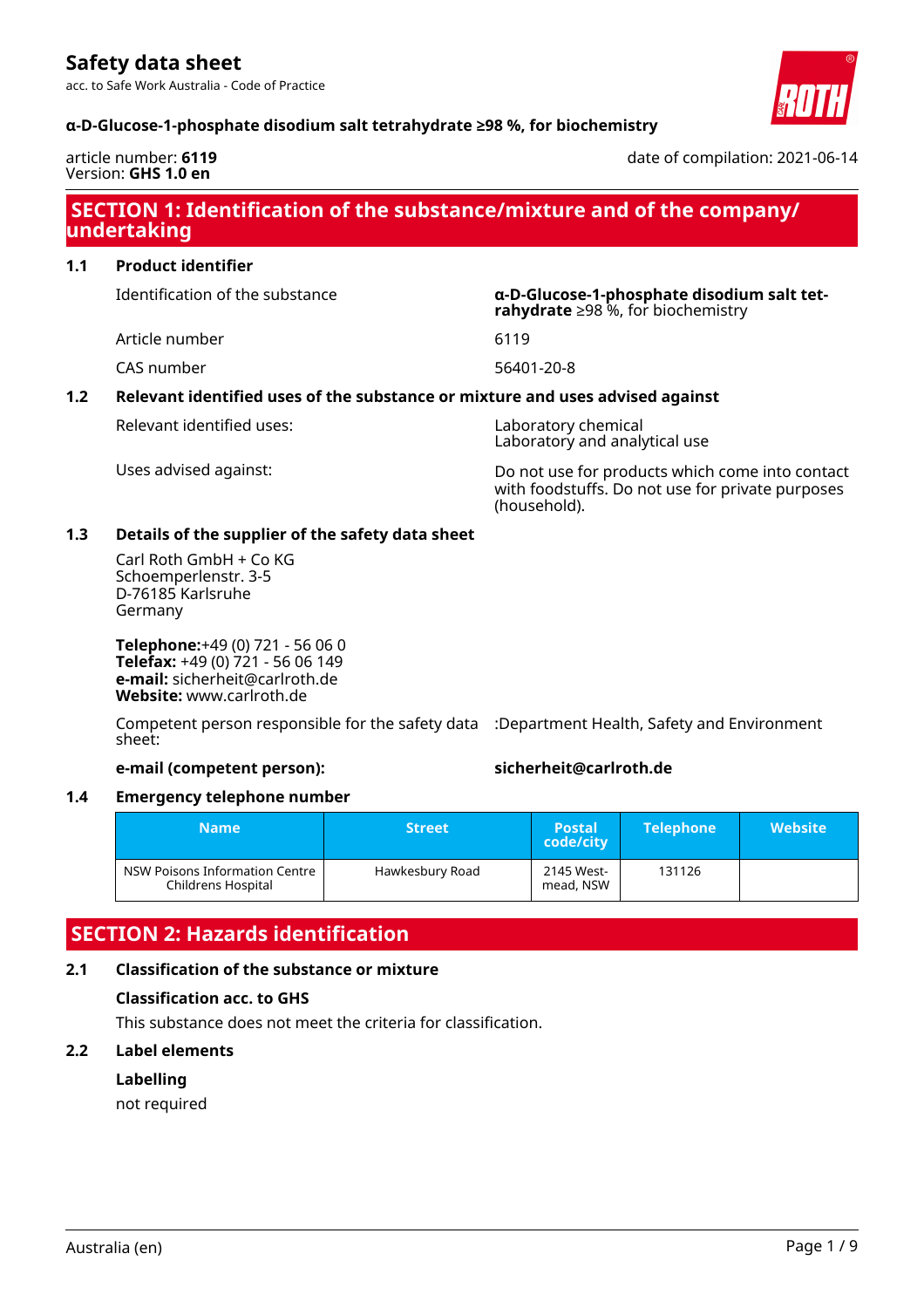acc. to Safe Work Australia - Code of Practice



article number: **6119**

### **2.3 Other hazards**

#### **Results of PBT and vPvB assessment**

According to the results of its assessment, this substance is not a PBT or a vPvB.

# **SECTION 3: Composition/information on ingredients**

#### **3.1 Substances**

Name of substance α-D-Glucose-1-phosphate disodium salt tetrahydrate

Molecular formula  $C_6H_{11}Na_2O_9P \cdot 4H_2O$ 

Molar mass

376.2 $9/_{mol}$ 

CAS No 56401-20-8

# **SECTION 4: First aid measures**

# **4.1 Description of first aid measures**



#### **General notes**

Take off contaminated clothing.

# **Following inhalation**

Provide fresh air.

# **Following skin contact**

Rinse skin with water/shower.

# **Following eye contact**

Rinse cautiously with water for several minutes.

#### **Following ingestion**

Rinse mouth. Call a doctor if you feel unwell.

- **4.2 Most important symptoms and effects, both acute and delayed** Symptoms and effects are not known to date.
- **4.3 Indication of any immediate medical attention and special treatment needed** none

# **SECTION 5: Firefighting measures**

**5.1 Extinguishing media**



# **Suitable extinguishing media**

co-ordinate firefighting measures to the fire surroundings water, foam, dry extinguishing powder, ABC-powder

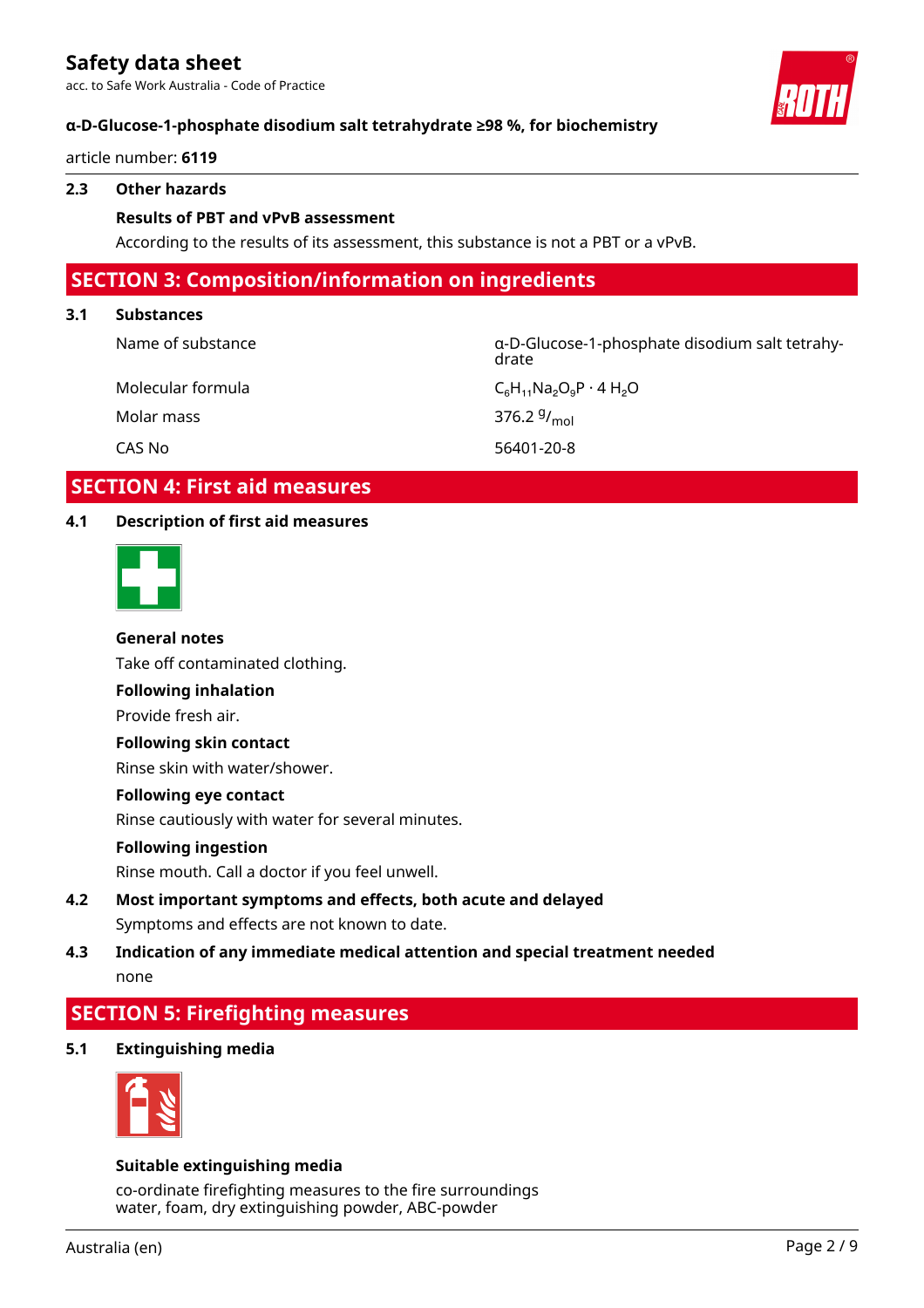acc. to Safe Work Australia - Code of Practice

# **α-D-Glucose-1-phosphate disodium salt tetrahydrate ≥98 %, for biochemistry**

#### article number: **6119**

#### **Unsuitable extinguishing media**

water jet

# **5.2 Special hazards arising from the substance or mixture**

Combustible.

# **Hazardous combustion products**

In case of fire may be liberated: Carbon monoxide (CO), Carbon dioxide (CO₂), Phosphorus oxides (PxOy)

# **5.3 Advice for firefighters**

In case of fire and/or explosion do not breathe fumes. Fight fire with normal precautions from a reasonable distance. Wear self-contained breathing apparatus.

# **SECTION 6: Accidental release measures**

**6.1 Personal precautions, protective equipment and emergency procedures**



# **For non-emergency personnel**

Control of dust.

**6.2 Environmental precautions**

Keep away from drains, surface and ground water.

# **6.3 Methods and material for containment and cleaning up**

# **Advice on how to contain a spill**

Covering of drains. Take up mechanically.

# **Advice on how to clean up a spill**

Take up mechanically.

# **Other information relating to spills and releases**

Place in appropriate containers for disposal.

# **6.4 Reference to other sections**

Hazardous combustion products: see section 5. Personal protective equipment: see section 8. Incompatible materials: see section 10. Disposal considerations: see section 13.

# **SECTION 7: Handling and storage**

# **7.1 Precautions for safe handling**

No special measures are necessary.

# **Advice on general occupational hygiene**

Keep away from food, drink and animal feedingstuffs.

# **7.2 Conditions for safe storage, including any incompatibilities**

Store in a dry place. Keep in a cool place.

# **Incompatible substances or mixtures**

Observe hints for combined storage.

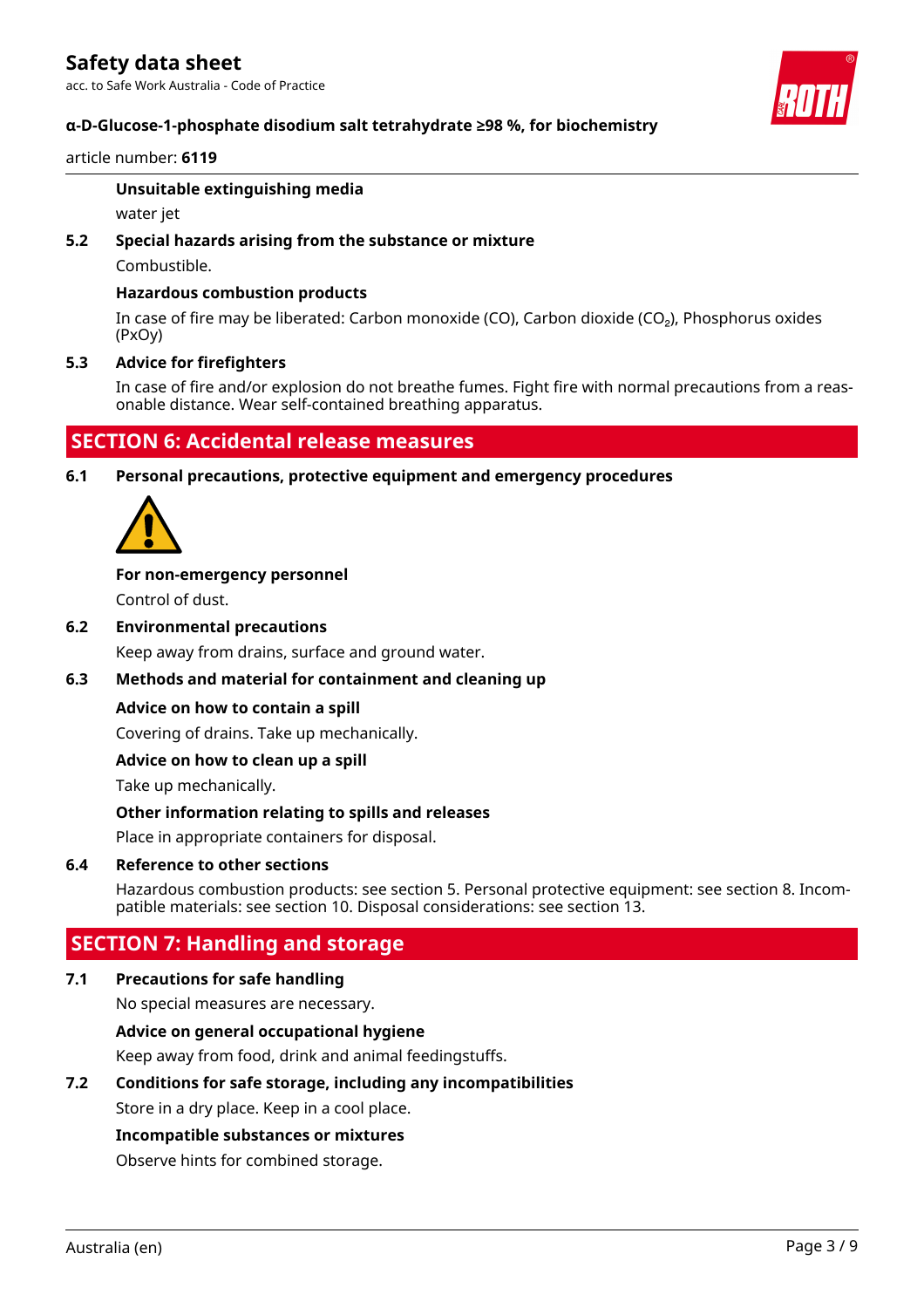acc. to Safe Work Australia - Code of Practice

# **α-D-Glucose-1-phosphate disodium salt tetrahydrate ≥98 %, for biochemistry**

article number: **6119**

# **Consideration of other advice:**

#### **Ventilation requirements**

Use local and general ventilation.

**Specific designs for storage rooms or vessels**

Recommended storage temperature: -20 °C

# **7.3 Specific end use(s)**

No information available.

# **SECTION 8: Exposure controls/personal protection**

# **8.1 Control parameters**

#### **National limit values**

# **Occupational exposure limit values (Workplace Exposure Limits)**

Data are not available.

# **8.2 Exposure controls**

# **Individual protection measures (personal protective equipment)**

# **Eye/face protection**



Use safety goggle with side protection.

# **Skin protection**



# **• hand protection**

Wear suitable gloves. Chemical protection gloves are suitable, which are tested according to EN 374.

# **• type of material**

NBR (Nitrile rubber)

### **• material thickness**

>0,11 mm

# **• breakthrough times of the glove material**

>480 minutes (permeation: level 6)

#### **• other protection measures**

Take recovery periods for skin regeneration. Preventive skin protection (barrier creams/ointments) is recommended.

#### **Respiratory protection**



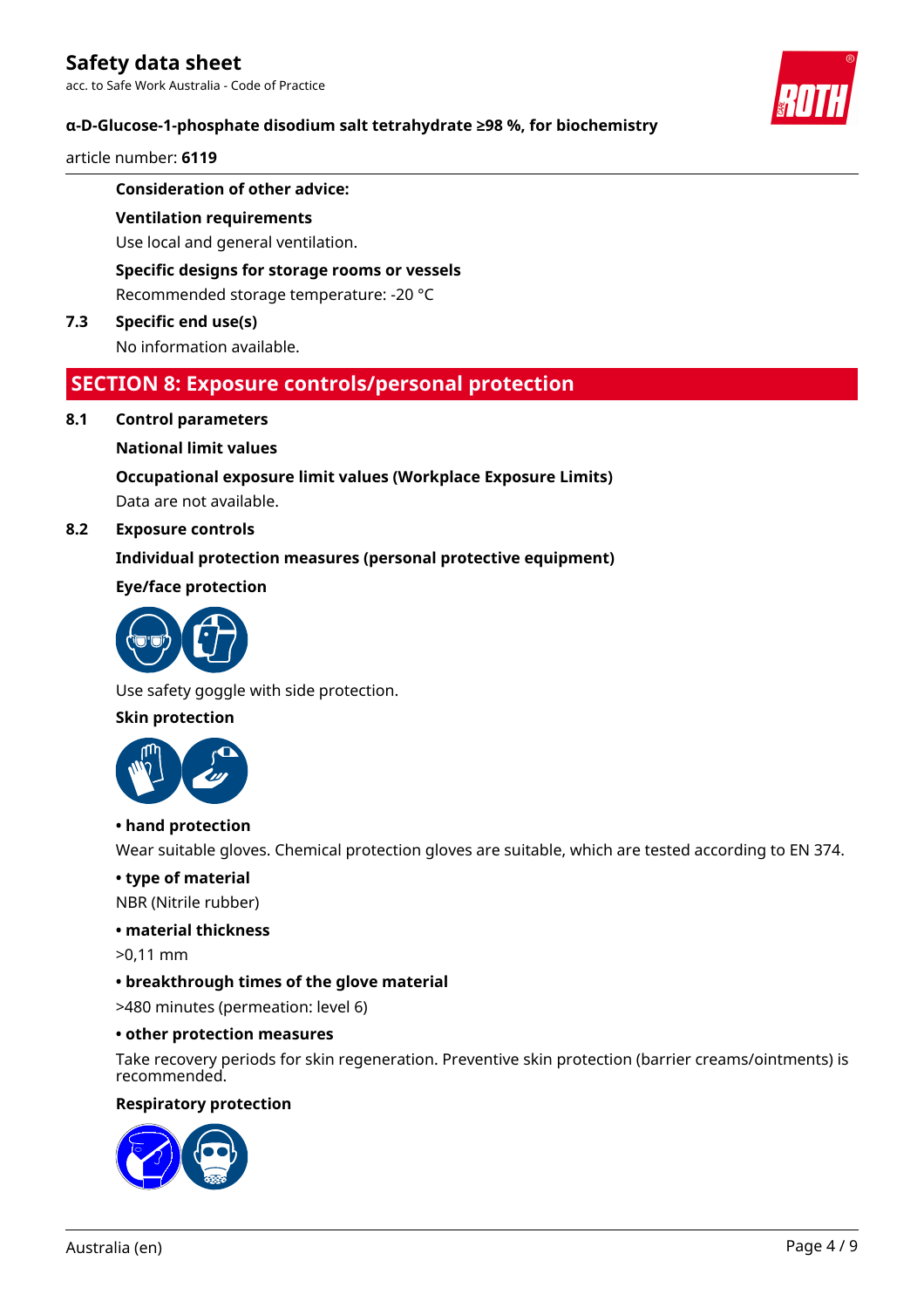acc. to Safe Work Australia - Code of Practice



# **α-D-Glucose-1-phosphate disodium salt tetrahydrate ≥98 %, for biochemistry**

#### article number: **6119**

Respiratory protection necessary at: Dust formation. Particulate filter device (EN 143). P1 (filters at least 80 % of airborne particles, colour code: White).

#### **Environmental exposure controls**

Keep away from drains, surface and ground water.

# **SECTION 9: Physical and chemical properties**

| 9.1<br>Information on basic physical and chemical properties |                                                             |                                                                |  |
|--------------------------------------------------------------|-------------------------------------------------------------|----------------------------------------------------------------|--|
|                                                              | Physical state                                              | solid                                                          |  |
|                                                              | Colour                                                      | whitish                                                        |  |
|                                                              | Odour                                                       | odourless                                                      |  |
|                                                              | Melting point/freezing point                                | 138 °C                                                         |  |
|                                                              | Boiling point or initial boiling point and boiling<br>range | not determined                                                 |  |
|                                                              | Flammability                                                | this material is combustible, but will not ignite<br>readily   |  |
|                                                              | Lower and upper explosion limit                             | not determined                                                 |  |
|                                                              | Flash point                                                 | not applicable                                                 |  |
|                                                              | Auto-ignition temperature                                   | not determined                                                 |  |
|                                                              | Decomposition temperature                                   | not relevant                                                   |  |
|                                                              | pH (value)                                                  | not applicable                                                 |  |
|                                                              | Kinematic viscosity                                         | not relevant                                                   |  |
|                                                              | Solubility(ies)                                             |                                                                |  |
|                                                              | Water solubility                                            | not determined                                                 |  |
|                                                              | Partition coefficient                                       |                                                                |  |
|                                                              | Partition coefficient n-octanol/water (log value):          | this information is not available                              |  |
|                                                              | Vapour pressure                                             | not determined                                                 |  |
|                                                              | Density                                                     | not determined                                                 |  |
|                                                              | Relative vapour density                                     | information on this property is not available                  |  |
|                                                              | Particle characteristics                                    | No data available.                                             |  |
|                                                              | Other safety parameters                                     |                                                                |  |
|                                                              | Oxidising properties                                        | none                                                           |  |
| 9.2                                                          | <b>Other information</b>                                    |                                                                |  |
|                                                              | Information with regard to physical hazard<br>classes:      | hazard classes acc. to GHS<br>(physical hazards): not relevant |  |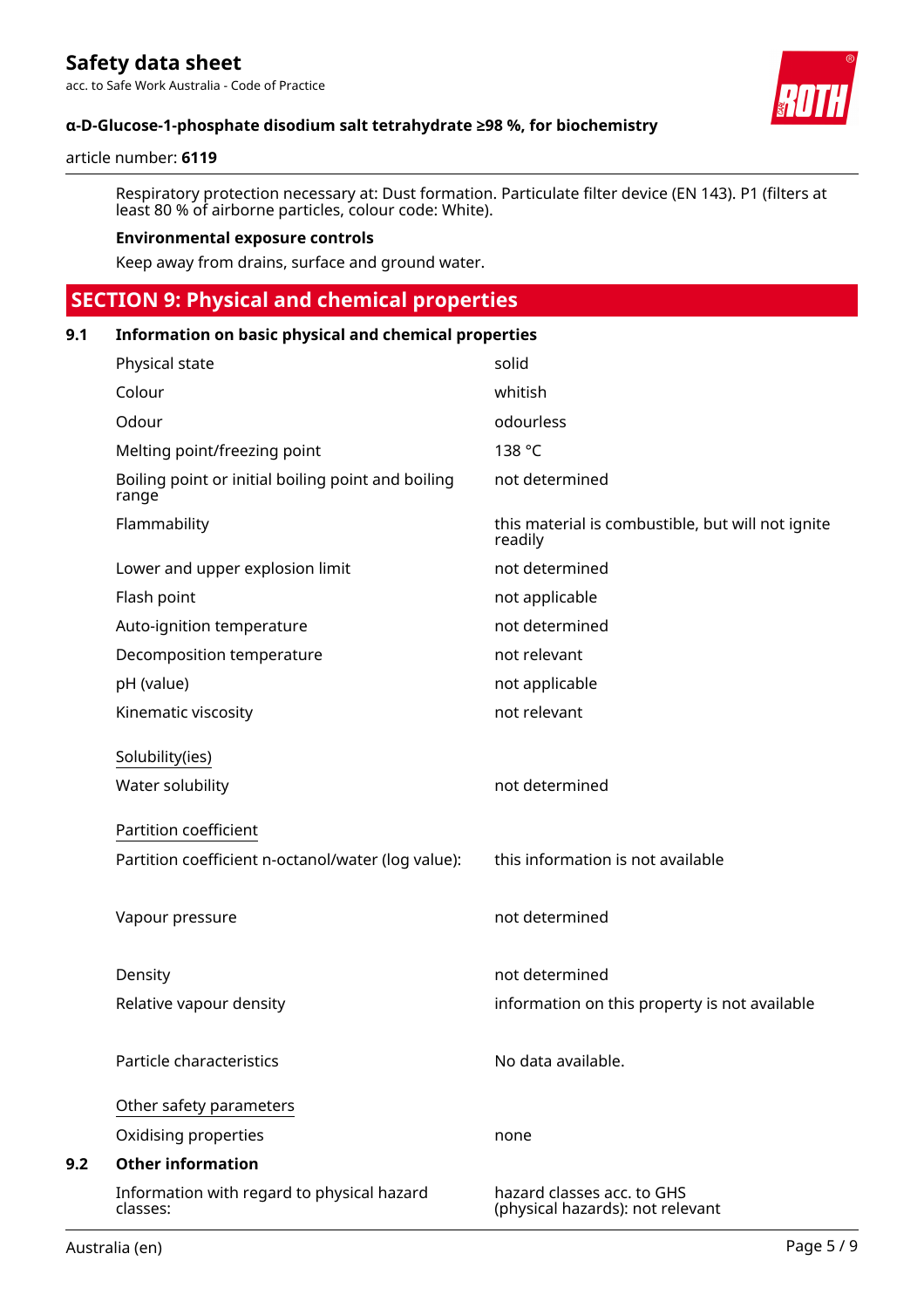acc. to Safe Work Australia - Code of Practice



# **α-D-Glucose-1-phosphate disodium salt tetrahydrate ≥98 %, for biochemistry**

#### article number: **6119**

Other safety characteristics: There is no additional information.

# **SECTION 10: Stability and reactivity**

# **10.1 Reactivity**

The product in the delivered form is not dust explosion capable; the enrichment of fine dust however leads to the danger of dust explosion.

# **10.2 Chemical stability**

The material is stable under normal ambient and anticipated storage and handling conditions of temperature and pressure.

#### **10.3 Possibility of hazardous reactions**

**Violent reaction with:** strong oxidiser

# **10.4 Conditions to avoid**

There are no specific conditions known which have to be avoided.

#### **10.5 Incompatible materials**

There is no additional information.

# **10.6 Hazardous decomposition products**

Hazardous combustion products: see section 5.

# **SECTION 11: Toxicological information**

# **11.1 Information on toxicological effects**

# **Classification acc. to GHS**

This substance does not meet the criteria for classification.

# **Acute toxicity**

Shall not be classified as acutely toxic.

#### **Skin corrosion/irritation**

Shall not be classified as corrosive/irritant to skin.

# **Serious eye damage/eye irritation**

Shall not be classified as seriously damaging to the eye or eye irritant.

# **Respiratory or skin sensitisation**

Shall not be classified as a respiratory or skin sensitiser.

# **Germ cell mutagenicity**

Shall not be classified as germ cell mutagenic.

#### **Carcinogenicity**

Shall not be classified as carcinogenic.

#### **Reproductive toxicity**

Shall not be classified as a reproductive toxicant.

# **Specific target organ toxicity - single exposure**

Shall not be classified as a specific target organ toxicant (single exposure).

# **Specific target organ toxicity - repeated exposure**

Shall not be classified as a specific target organ toxicant (repeated exposure).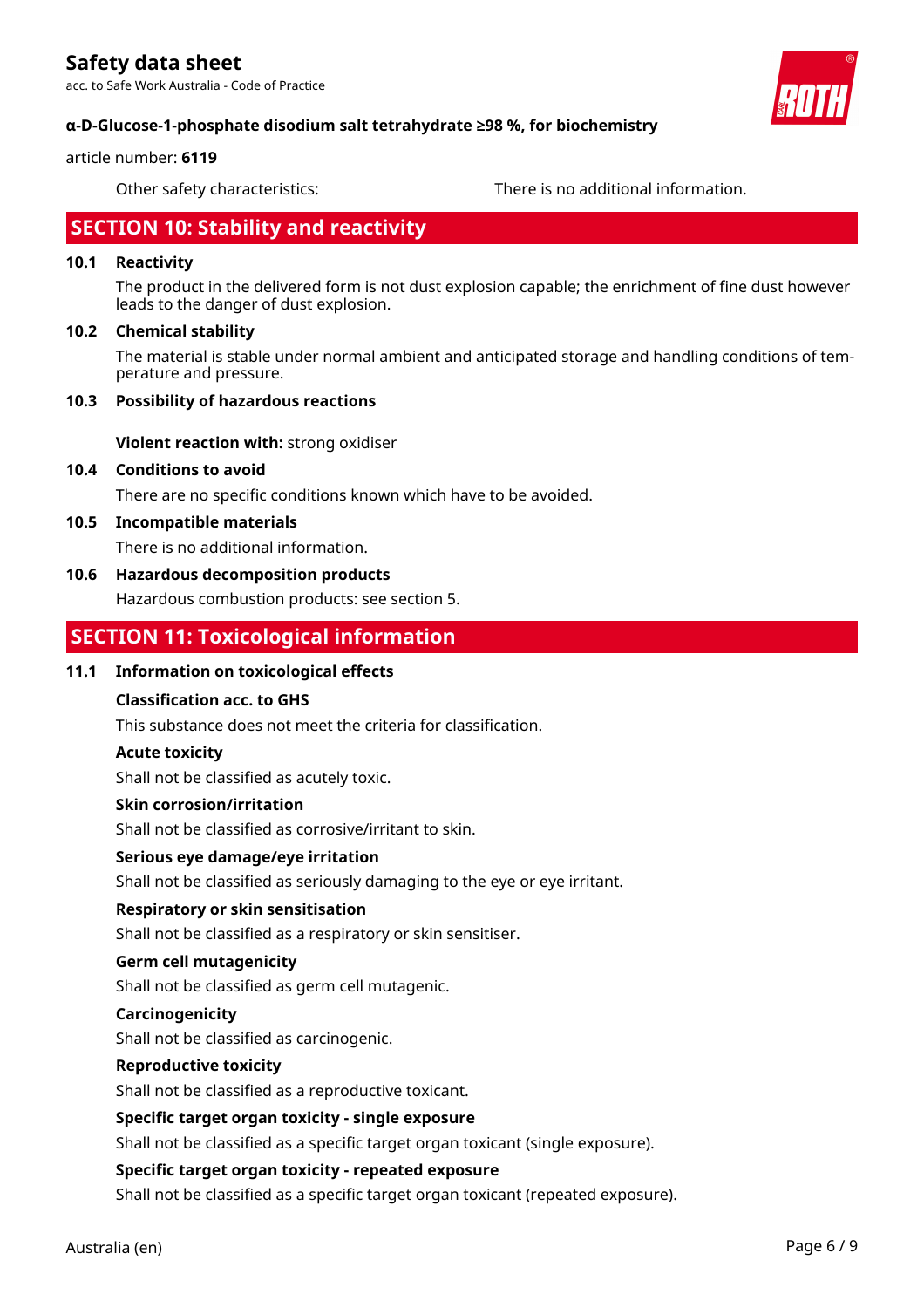acc. to Safe Work Australia - Code of Practice



# **α-D-Glucose-1-phosphate disodium salt tetrahydrate ≥98 %, for biochemistry**

article number: **6119**

# **Aspiration hazard**

Shall not be classified as presenting an aspiration hazard.

# **Symptoms related to the physical, chemical and toxicological characteristics**

# **• If swallowed**

Data are not available.

# **• If in eyes**

Data are not available.

#### **• If inhaled**

Data are not available.

# **• If on skin**

Data are not available.

# **• Other information**

Health effects are not known.

# **11.2 Endocrine disrupting properties**

Not listed.

# **SECTION 12: Ecological information**

# **12.1 Toxicity**

# **Biodegradation**

Data are not available.

# **12.2 Process of degradability**

Theoretical Oxygen Demand: 0.4572 <sup>mg</sup>/<sub>mg</sub> Theoretical Carbon Dioxide: 0.702 <sup>mg</sup>/<sub>mg</sub>

# **12.3 Bioaccumulative potential**

Data are not available.

# **12.4 Mobility in soil**

Data are not available.

# **12.5 Results of PBT and vPvB assessment**

Data are not available.

**12.6 Endocrine disrupting properties** Not listed.

# **12.7 Other adverse effects**

Data are not available.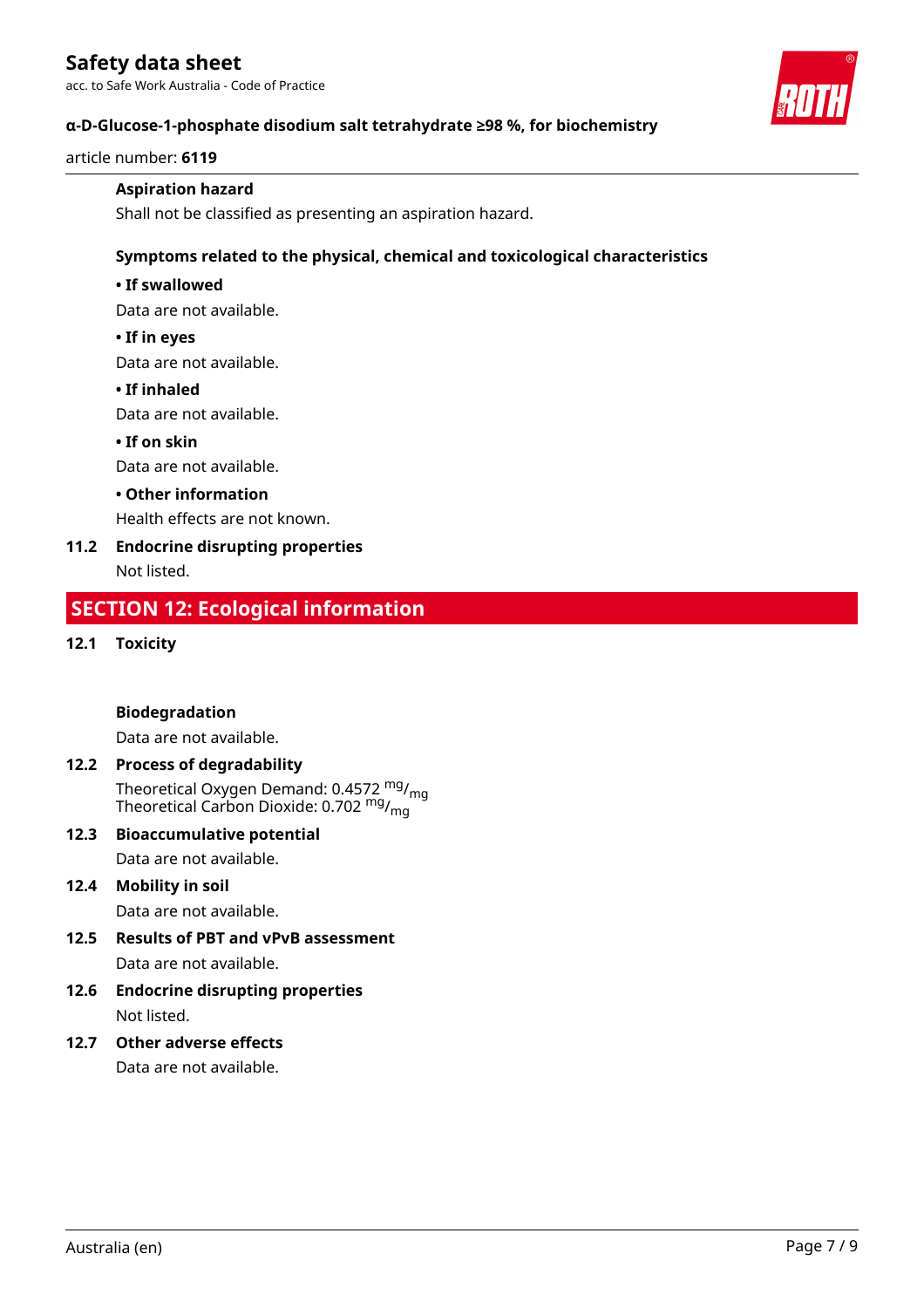acc. to Safe Work Australia - Code of Practice



article number: **6119**

# **SECTION 13: Disposal considerations**

# **13.1 Waste treatment methods**



Consult the appropriate local waste disposal expert about waste disposal.

#### **Sewage disposal-relevant information**

Do not empty into drains.

#### **13.3 Remarks**

Waste shall be separated into the categories that can be handled separately by the local or national waste management facilities. Please consider the relevant national or regional provisions.

| <b>SECTION 14: Transport information</b> |                                   |                                                                            |  |
|------------------------------------------|-----------------------------------|----------------------------------------------------------------------------|--|
| 14.1                                     | UN number                         | not subject to transport regulations                                       |  |
|                                          | 14.2 UN proper shipping name      | not assigned                                                               |  |
|                                          | 14.3 Transport hazard class(es)   | not assigned                                                               |  |
| 14.4                                     | Packing group                     | not assigned                                                               |  |
|                                          | 14.5 Environmental hazards        | non-environmentally hazardous acc. to the dan-<br>gerous goods regulations |  |
|                                          | 14.6 Special precautions for user |                                                                            |  |

- There is no additional information.
- **14.7 Transport in bulk according to Annex II of MARPOL and the IBC Code** The cargo is not intended to be carried in bulk.

# **14.8 Information for each of the UN Model Regulations**

**Transport informationNational regulationsAdditional information(UN RTDG)**

Not subject to transport regulations. UN RTDG

**International Maritime Dangerous Goods Code (IMDG) - Additional information** Not subject to IMDG.

**International Civil Aviation Organization (ICAO-IATA/DGR) - Additional information** Not subject to ICAO-IATA.

# **SECTION 15: Regulatory information**

**15.1 Safety, health and environmental regulations/legislation specific for the substance or mixture** There is no additional information.